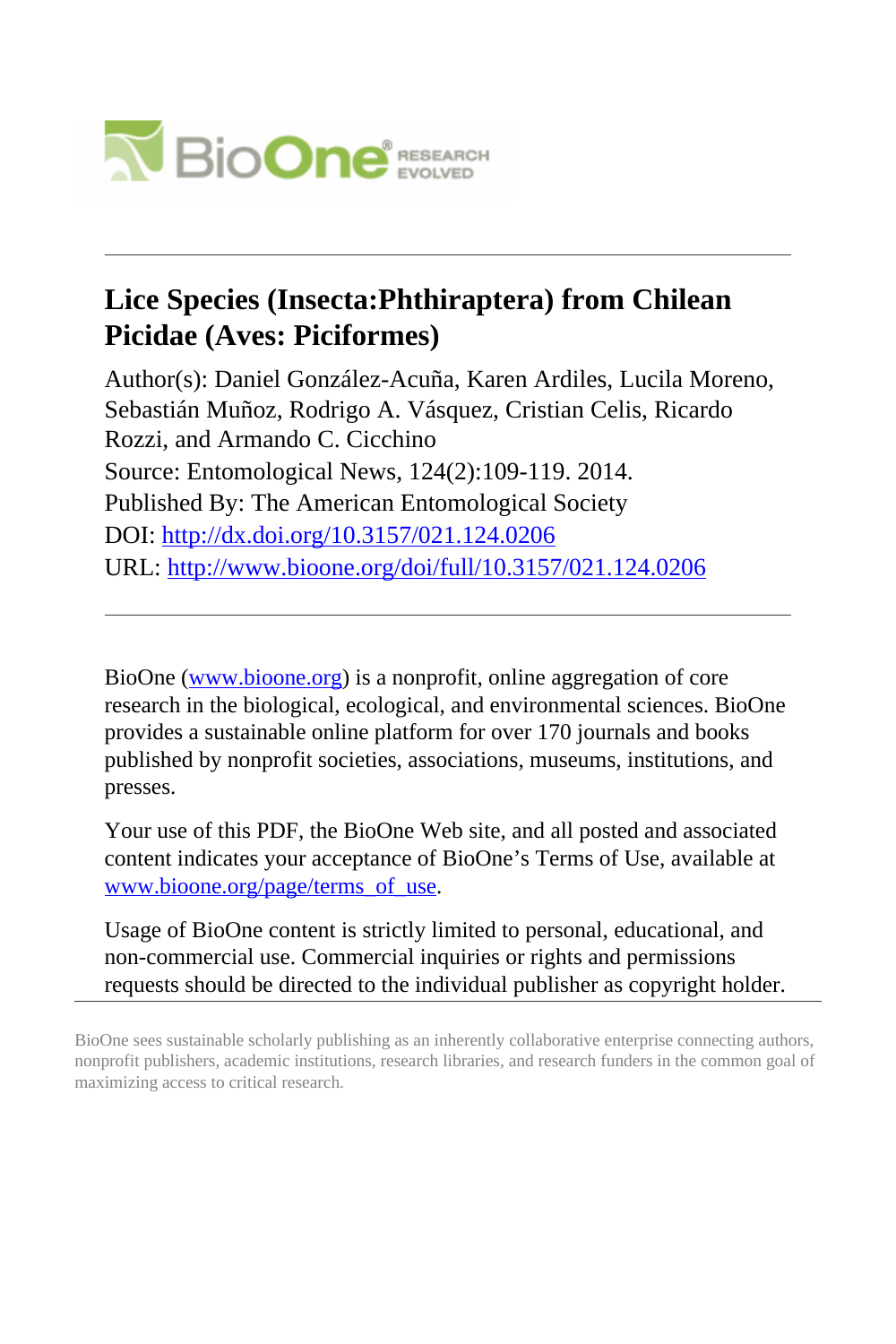## **LICE SPECIES (INSECTA:PHTHIRAPTERA) FROM CHILEAN PICIDAE (AVES: PICIFORMES)1**

#### **Daniel González-Acuña,2 Karen Ardiles,2 Lucila Moreno,3 Sebastián Muñoz,2 Rodrigo A. Vásquez,<sup>4</sup> Cristian Celis,<sup>4</sup> Ricardo Rozzi,<sup>4,5</sup> and Armando C. Cicchino<sup>6</sup>**

ABSTRACT: Four lice species (Phthiraptera: Philopteridae, Menoponidae) were collected from three woodpecker species (Aves: Picidae) in central and southern Chile. We collected *Penenirmus campephili* Eichler and *Menacanthus campephili* Price & Emerson from Magellanic woodpecker (*Campe philus magellanicus,* King); *Menacanthus pici* (Denny) and *Penenirmus auritus* (Scopoli) from the Chilean flicker (*Colaptes pitius* Molina) and *M. pici* as a parasite from a Striped woodpecker (*Veniliornis lignarius* Molina). The species *P. auritus* and *M. campephili* are new lice records for Chile. The description of both *P. auritus* and *M. pici* parasitizing the Chilean flicker and Striped woodpecker respectively, are new host-parasite associations.

### **INTRODUCTION**

Studies concerning lice parasitic on birds of the family Picidae collected in Chile or adjacent territories of neighboring countries are scarce. In 1953, Eichler described the new species *Penenirmus campephili* (Philopteridae) on a Magellanic woodpecker (*Campephilus magellanicus*, King 1827) from the locality of Loncoche (Chile). Later, Price and Emerson (1975) described *Menacanthus camp ephili* (Menoponidae) on the same host from Isla de los Estados (Tierra del Fuego Province, southeastern Argentina). In addition, *Menacanthus pici* des cribed by Denny (1842) and *Penenirmus jungens* by Kellogg (1896) are reported parasitizing the Chilean flicker (*Colaptes pitius* Molina 1972) and the Andean flicker (*Colaptes rupicola* d'Orbingy1840) by Price et al. (2003), unfortunately without indication of localities for both records. Carriker (1967) published posthu mously a new louse species from *Colaptes pitius* from Valparaíso, Chile, as *Menacanthus pitius*, however it was later sunk in synonymy under *Menacanthus pici* by Price and Emerson (1975).

Because of this paucity, it is our aim to show the findings of a survey of lice carried out on three out of the four known woodpeckers found in Chile (Martínez and González, 2004), giving the status of knowledge, summary description, prevalence and host or hosts known for each one of the four louse species recorded.

<sup>&</sup>lt;sup>1</sup> Received on Jaunary 16, 2013. Accepted on April 15, 2013.

<sup>2</sup> Facultad de Ciencias Veterinarias, Universidad de Concepción, Casilla 537, Chillán, Chile. danigonz@udec.cl

<sup>&</sup>lt;sup>3</sup> Departamento de Zoología, Facultad de Ciencias Naturales y Oceanográficas, Universidad de Concepción, Concepción, Chile.

<sup>4</sup> Instituto de Ecología y Biodiversidad, Departamento de Ciencias Ecológicas, Facultad de Ciencias, Universidad de Chile, Casilla 653, Santiago, Chile.

<sup>5</sup> University of North Texas, Department of Philosophy & Religion Studies, Denton, TX 76203 USA; Parque Etnobotánico Omora, Universidad de Magallanes, Punta Arenas, Chile

<sup>6</sup> Universidad de Mar del Plata, Castelli 4117, 7600 Mar del Plata, Argentina.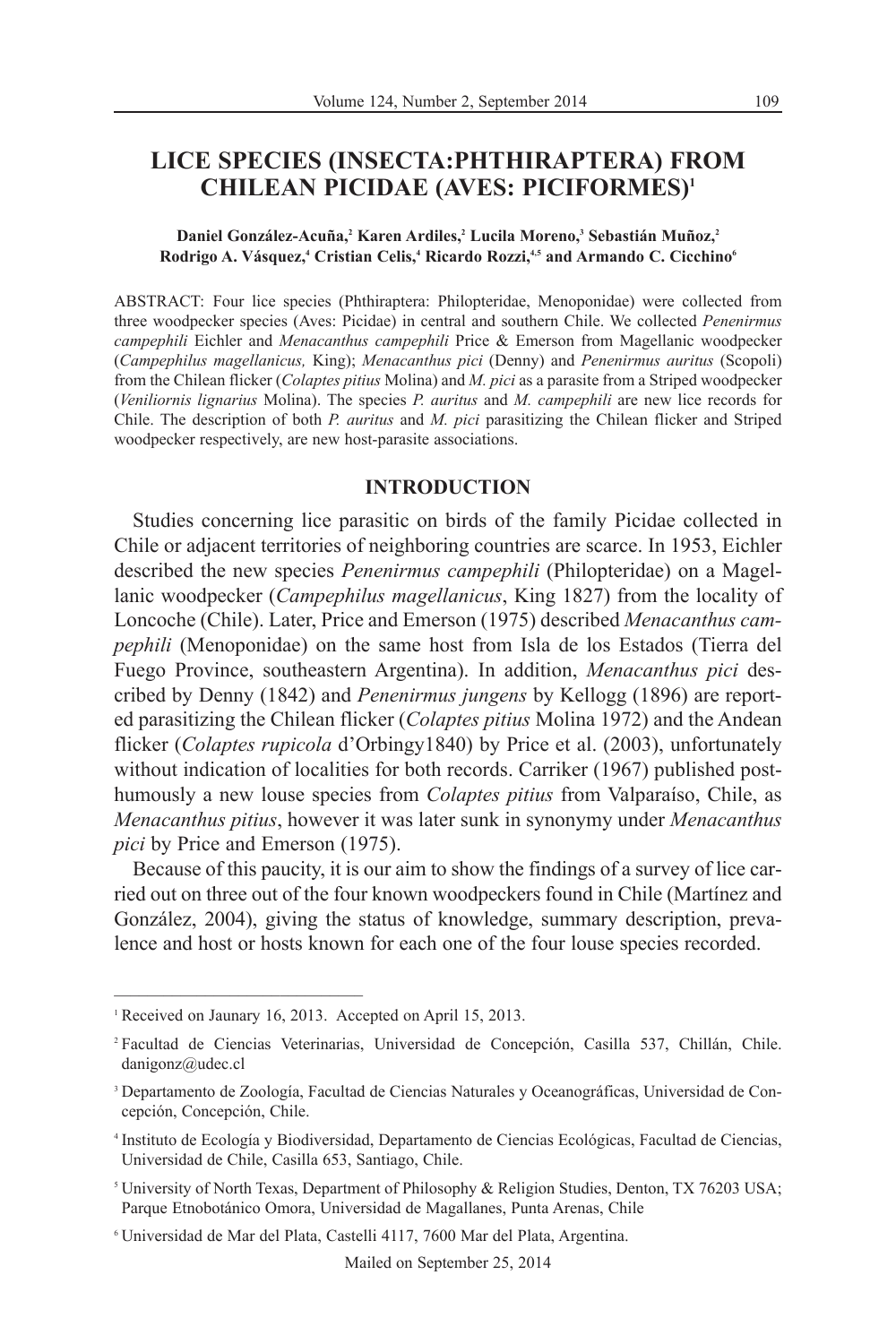#### **MATERIALS AND METHODS**

We used the nomenclature established by Dickinson (2003). For this study we analyzed bird specimens from three sources: a) preserved skins housed at the collection of the National Museum of Natural History (Santiago, Chile), b) dead birds found in the fields and roads, and c) birds captured with mist-nets (Table 1). In the latter case, each netted bird was immediately wrapped with an absorbent paper, put in individual plastic bags containing ca. 2 cm3 ethyl acetate in order to kill lice *in situ*, and then frozen as soon as possible. In the laboratory each bird was carefully searched for lice by a feather-by-feather procedure. Location of individual lice in particular pteryla or apteria was mapped in pre-printed cards, paying special attention to the sites of oviposition.

Collected lice were stored in 70% alcohol and then prepared in Canada balsam (see Price et al., 2003). Eggs were cleared with Amman lactophenol, mounted and observed in this medium. Drawings were made by one of us (ACC) using a camera lucida attached to a Wild M-20 microscope. All measurements were taken from mounted specimens by means of a calibrated eyepiece, all expressed in millimeters and identified by the following abbreviations: HL head length, POW preantennal width, OW maximum width of the head, PL prothorax length, PW prothorax width, PTW pterothorax width, AL abdominal length, AW maximum width of the abdomen, TL total body length.

## **RESULTS AND DISCUSSION**

We collected a total of 51 lice representing four species on twelve specimens belonging to three species of woodpeckers. Details of positive hosts, locality and quantity of lice species per host are indicated on Table 1. The status of knowledge, summary descriptions, prevalence and host or hosts known for each species are briefly commented on below.

## *Penenirmus auritus* **(Scopoli, 1763)**

(Figs. 1-11)

*Male* and *female* as in Figs. 1 and 2, respectively. Anterior dorsal plates showing intense variation even within the same individual host population (Figs. 4-5 show the extreme variation found in 55 specimens from Argentina). Pterothoracic posterior marginal setae typically with 3+2 each side. Tergites III-VI with 4-5 posterior setae. Sternites III-VI with 2 (less frequently 3) setae. Male genitalia as in Fig. 3, little distinctive in spite of their variation in size concomitant with the body size of adult males. Measurements: body dimensions of the only male recorded from *C. pitius* in Chile are shown in Table 2.

Preimaginal instars: as has been pointed out by Castro et al. (1988: 6), the alleged egg of *Menacanthus pici* described by Castro and Cicchino (1978: 80 fig. 12) be longs to *P. auritus*, and because features of nymphal instars are not known for this species or for any other in the genus, they are described and illustrated below.

*First nymphal instar*: general habitus as in Fig. 6. Pterothorax with one thoracic marginal seta each side. Abdomen lacking tergal and paratergal plates, as is the rule for most Philopteridae (see Mey, 1994). Tergal setae: II-VIII 1+1. Measurements  $(n = 2)$ : HL 0.338-0.345, OW 0.324-0.330, TL 0.919-1.000.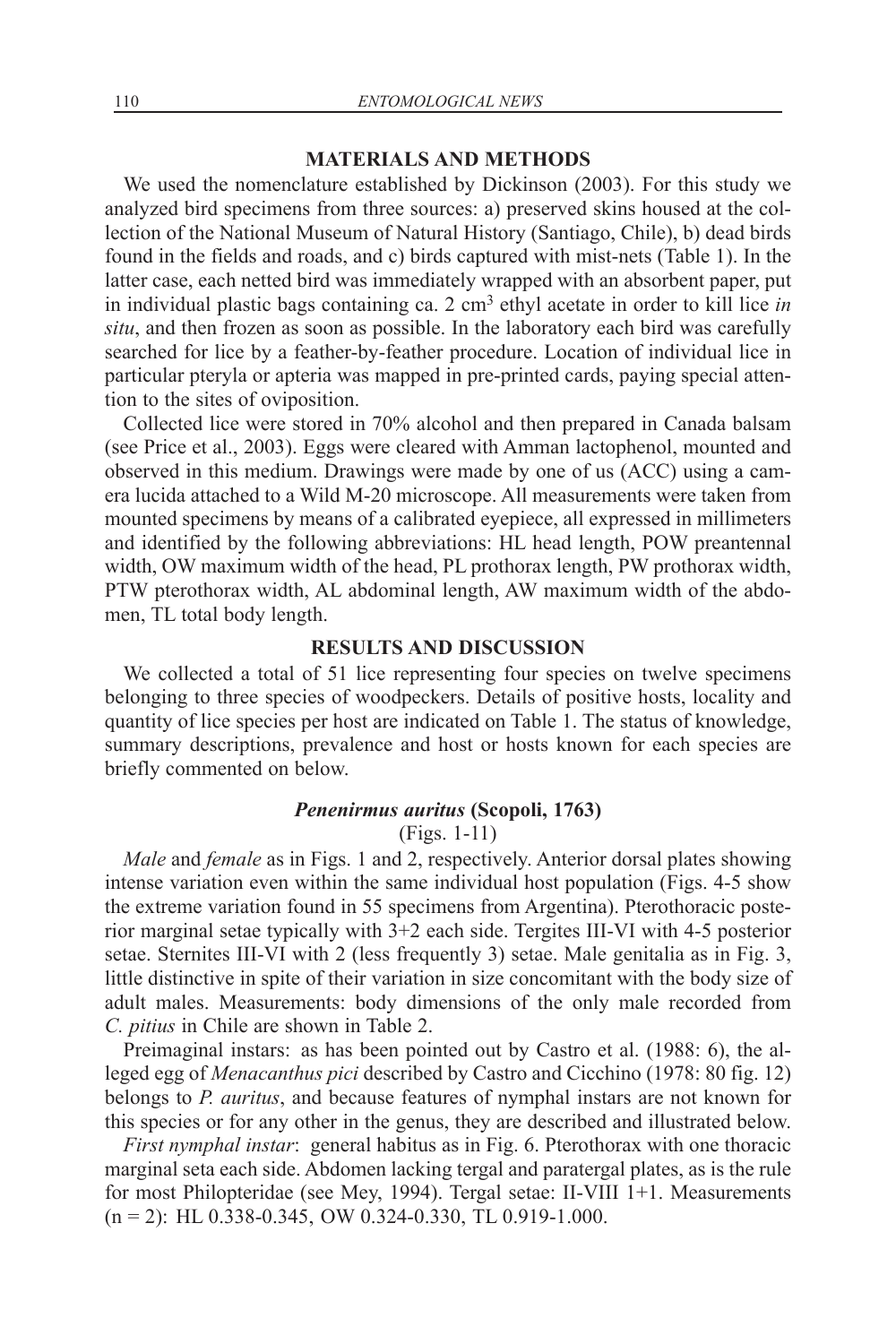| Host species             | Louse species                                                                                                   | Host precedence |                          | Lice quantity by sex |                          | Total          |
|--------------------------|-----------------------------------------------------------------------------------------------------------------|-----------------|--------------------------|----------------------|--------------------------|----------------|
|                          |                                                                                                                 |                 | Male                     | Female               | Nymph                    |                |
| Campephilus magellanicus | Penenirmus campephili                                                                                           | Chillán*        | $\overline{\phantom{a}}$ |                      | $\overline{\phantom{a}}$ |                |
|                          |                                                                                                                 | Lago Ranco*     | $\mathsf{l}$             | $\mathsf{l}$         | 4                        | 4              |
|                          |                                                                                                                 | Navarino        | S                        | 6                    | 3                        | $\overline{C}$ |
|                          | Menacanthus campephili                                                                                          | Los Maitenes    |                          | I                    | I                        |                |
|                          |                                                                                                                 | Curacautin*     | I                        | I                    |                          |                |
|                          |                                                                                                                 | Lonquimay       | $\mathbf 2$              | I                    |                          | ç              |
|                          |                                                                                                                 |                 |                          |                      |                          |                |
| Colaptes pitius          | Penenirmus auritus                                                                                              | Coyhaique*      |                          |                      |                          |                |
|                          | Menacanthus pici                                                                                                | Molina*         |                          |                      |                          | 5              |
| Veniliornis lignarius    | Menacanthus pici                                                                                                | Las Chinchillas | 5                        |                      | $\overline{4}$           | 26             |
| Total                    |                                                                                                                 |                 | $\mathbf{C}$             | $\overline{15}$      | 23                       | 51             |
|                          | *Indicates materials collected from study skins of birds housed at Museo Nacional de Historia Natural de Chile. |                 |                          |                      |                          |                |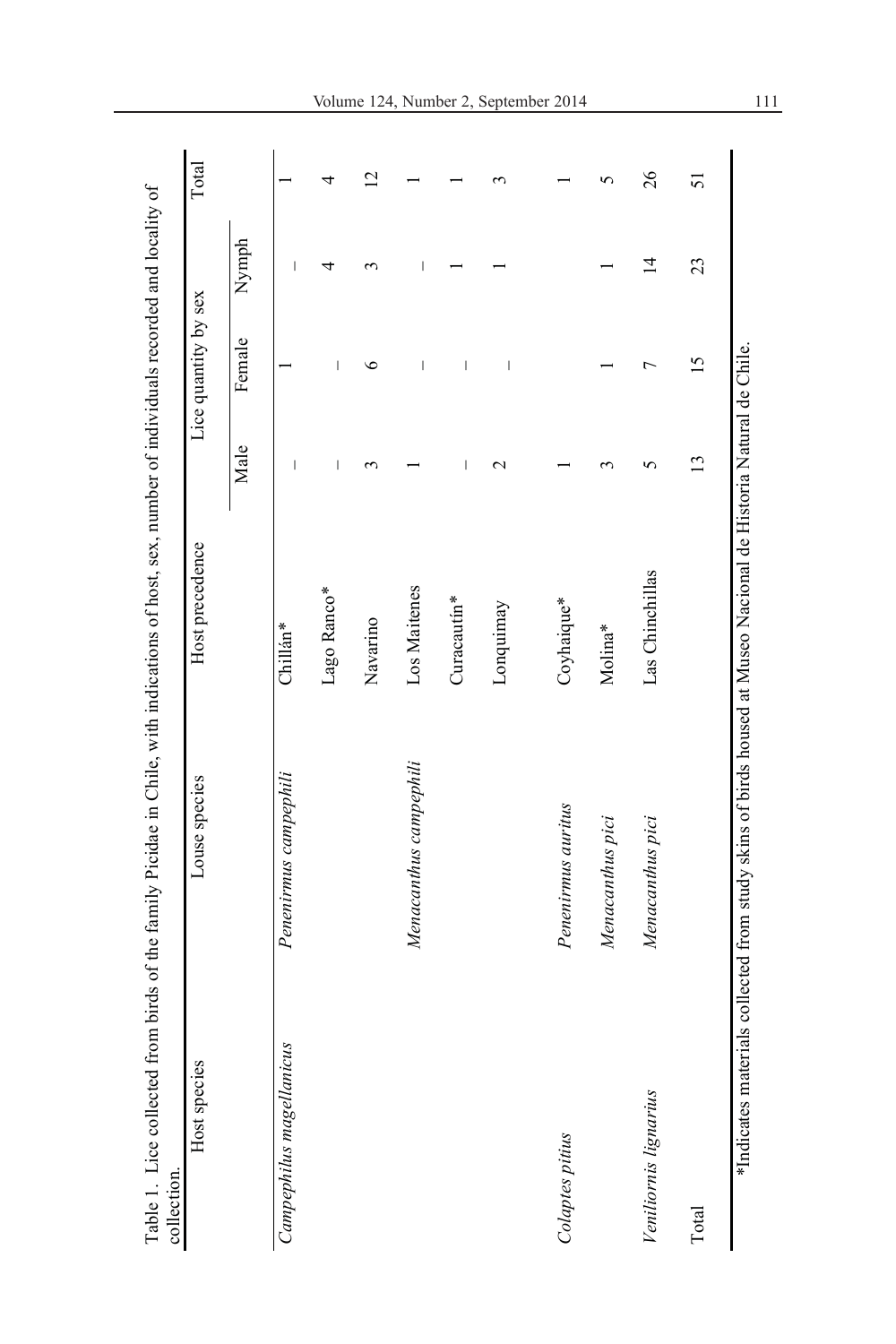

Figs. 1-5. *Penenirmus auritus* (Scopoli, 1763). 1 male, 2 female, 3 male genitalia, 4-5 extremes of variation of anterior dorsal plates in 55 individuals from *Colaptes campestroides* (Malherbe) from Buenos Aires Province, Argentina.

*Second nymphal instar*: general habitus as in Fig. 7. Pterothoracic marginal setae typically 2+2 each side. Abdomen with discrete paratergites in II-VII, but much less marked in V-VII. Rounded small hemitergites discernible on III-VIII, faintly marked. Tergal setae: II-VIII 1+1. Measurements ( $n = 5$ ): HL 0.459-473, OW 0.378-0.446, TL 1.378-1.554.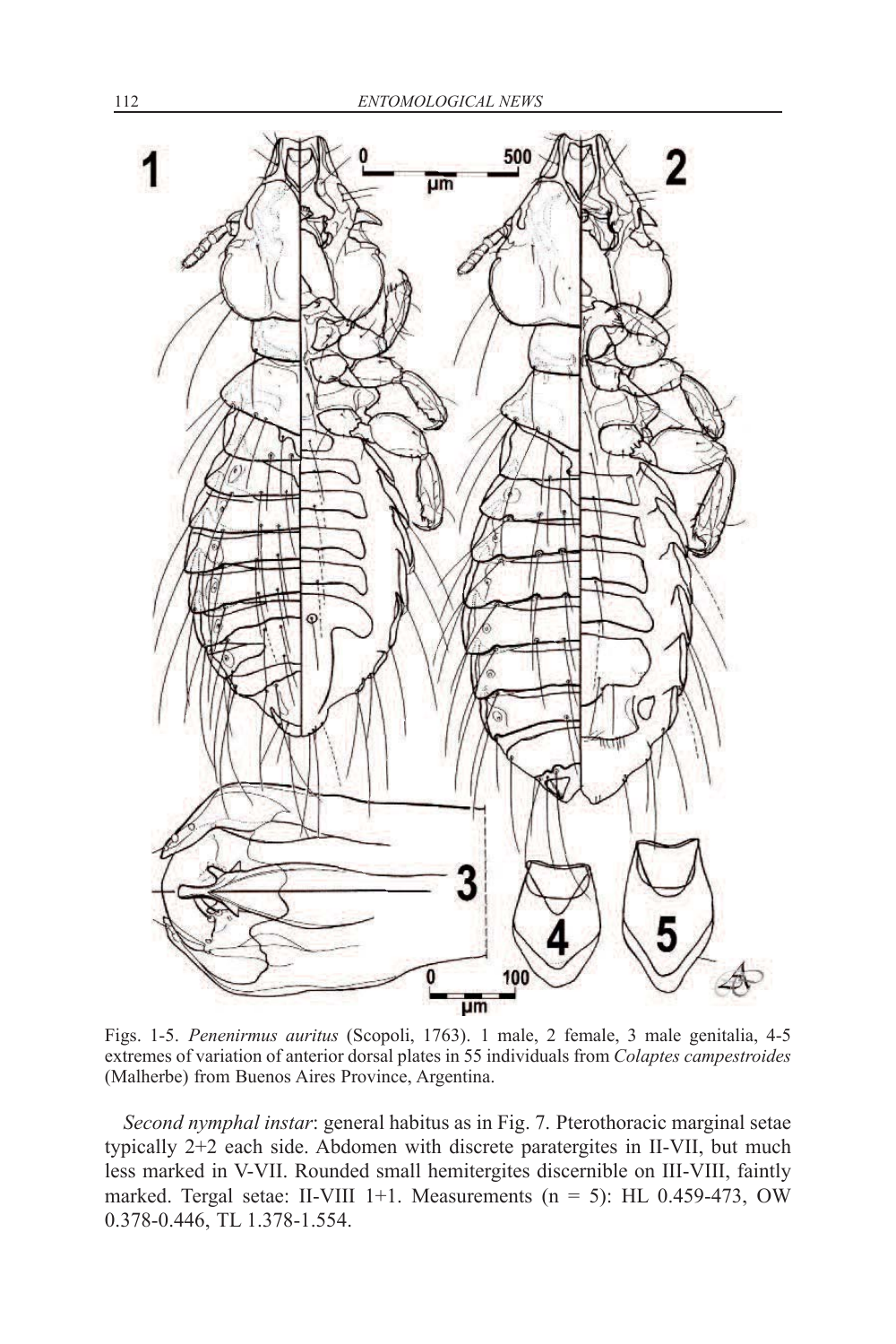

Figs. 6-11. *Penenirmus auritus* (Scopoli, 1763). 6 first nymphal instar (N I), 7 second nymphal instar (N II), 8 third nymphal instar (N III), 9 egg in lateral view, 10-11 operculum in lateral and polar views, respectively, 12 body areas of oviposition on the three lice species found in *Colaptes campestroides* (Malherbe) from Buenos Aires Province, Argentina (see more explanations in the text).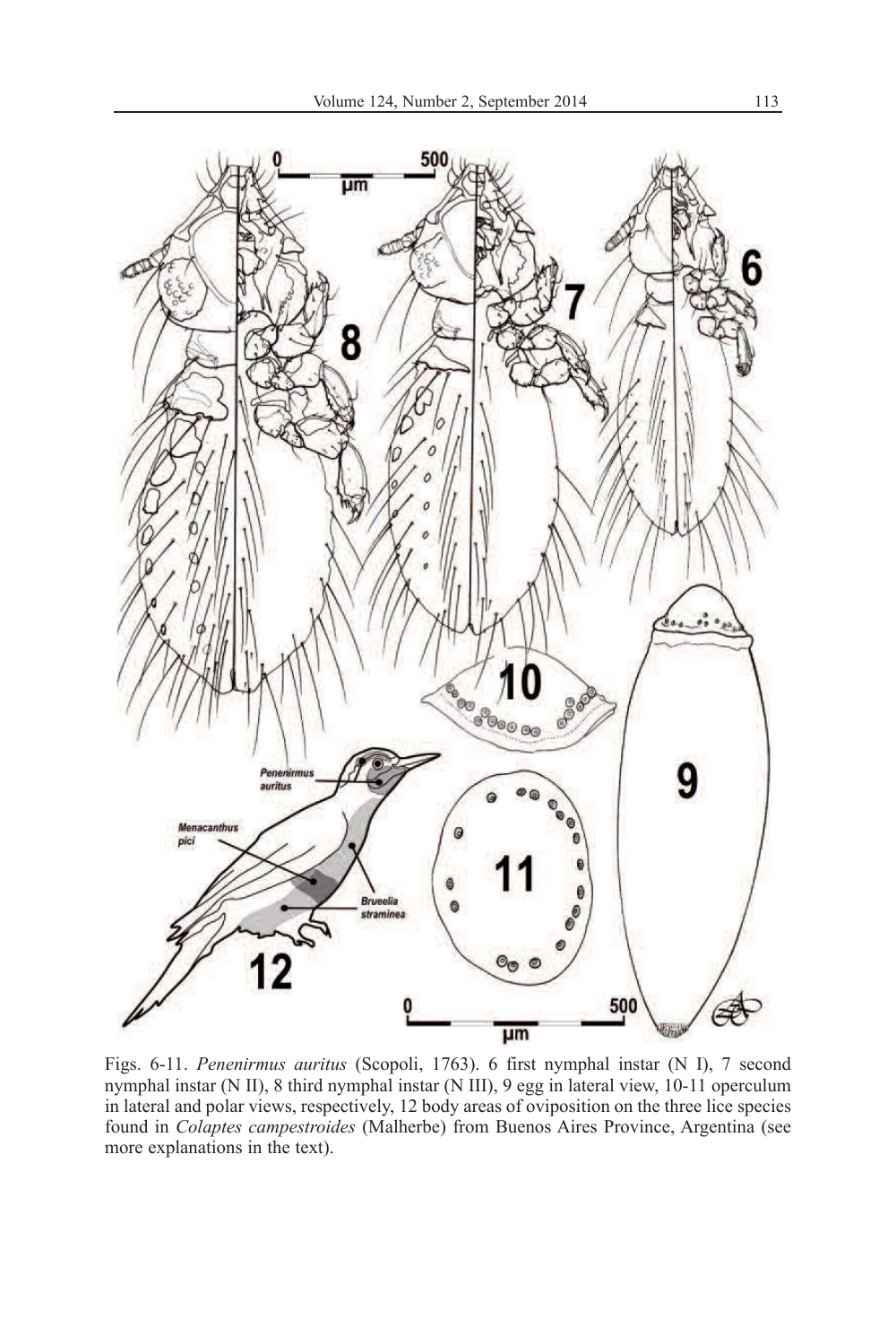*Third nymphal instar*: general habitus as in Fig. 8. Pterothoracic marginal setae typically 3+2 each side. Abdomen with discrete paratergites in II-VIII. Rounded small hemitergites discernible on III-VIII, incipient in IX. Tergal setae: II-VIII 2+2. Measurements (n = 7): HL 0.568–0.595, OW 0.584–0.527, TL 1.797–1.973.

*Egg*: shape longly ellipsoidal (0.708–0.732 x 0.305–0.342), somewhat fusiform (Fig. 9) and reminiscent to that of *Vernoniella biprosapiae* (Carriker, 1956) (see Abrahamovich and Cicchino, 1987), differing as follows. *Operculum* moderately dome-shaped (Figs. 9-10), surface smooth, with an irregular row of 18-28 irregularly spaced air chambers (Figs. 10-11), opercular callus poorly defined, maximum height 0.061-0.072, and maximum diameter 0.146. *Amphora* elongated, with surface smooth and amphoral callus well defined (Fig. 9), its maximum width being 0.305-0.342. *Chorionic hydropyla* as in most Philopteridae, consisting in a number of radial channels plugged with spumaline. The whole hydropyla is completely imbedded in the hygroscopic spumaline, which is responsible for the water balance of the embryo until hatching (Hinton, 1977). *Sites of oviposition*: eggs are glued to the basal half of the underside of the rachis of the feather by means of a moderate amount of spumaline, usually 1-2 per feather. Feathers involve those belonging to the pteryla of the following regions: crown, frons, lores, part of the face, lower portion of the auricular area, chin and upper neck.

*Prevalence*: In Chile, the only available individual of *C. pitius* was parasitized. In Argentina (Buenos Aires Province) prevalence was very high in *Colaptes campestroides*, 100 % (n = 13), whereas in *C. melanochloros* it was much lower, 53.33% (8 out of 15 individuals examined) between 1972 and 1991.

*Type host*: *Picoides major pinetorum* (C. L. Brehm, 1831).

*Other hosts*: Along with the other 50 species of Flickers (Picidae) over the world listed in Price et al. (2003: 365-367), this species has been recorded also from a New World Barbet (Piciformes: Capitonidae): *Eubucco bourcierii* (Lafresnaye) (Price et al*.,* 2003: 364, no locality given).

*Remarks*: The present record *P. auritus* is the first citation for Chile. It is very interesting to note that Price et al. (2003: 210) cited *Penenirmus jungens* (Kellogg, 1896) for *Colaptes pitius* (and also for *C. rupicola*), unfortunately without indication of locality or even country. If we assume that identifications by the latter authors are correct, these facts open the question of which of the Chilean "geographic populations" of this host are parasitized by *P. auritus* and which by *P. jungens*.

## *Penenirmus campephili* **Eichler, 1953**

*Male and female*: Features of both sexes match well the features as well as measurements given by Dalgleish (1972: 101-102, Figs. 7-8) (see Table 2).

*Preimaginal instars*: These stages are unknown for this species. We only collected a total of seven teneral or subteneral N II and N III (see Table 1), and prudently we prefer not to describe them until securing a complete set of all nymphal mature stages to compare them with *P. auritus* described above.

*Type host*: *Campephilus magellanicus* (King, 1828).

*Other hosts*: not known.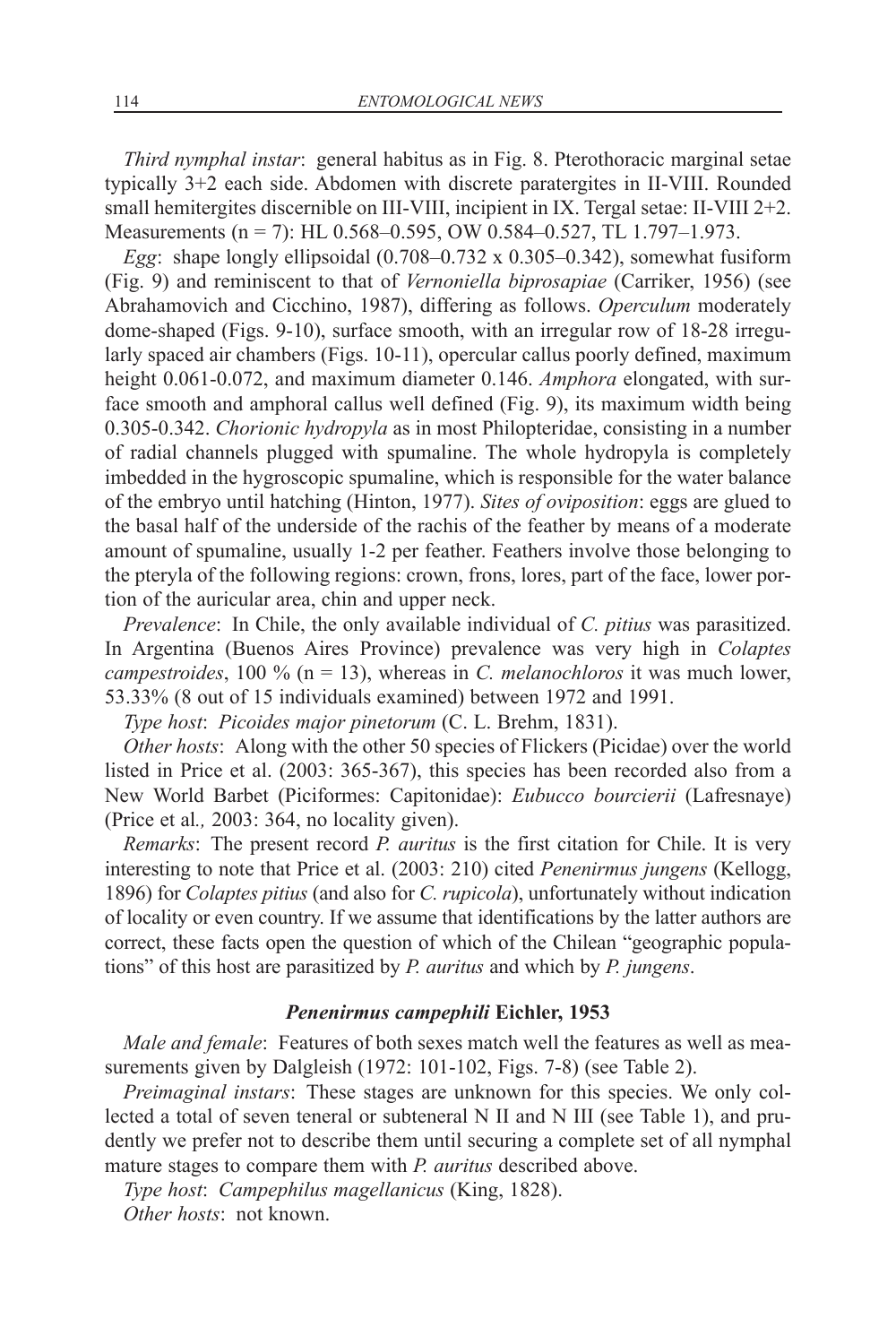*Remarks*: This species was originally recorded from Loncoche, the type locality (39°22'12" S; 72°37'39" W). In this study we found it on birds from the nearby location of Lago Ranco (40°11'31" S; 72°16'5" W), two other northern locations at Los Maitenes (34°50'41" S; 70°30'27" W) and Nevados de Chillán (36°54'59" S; 71°25'38" W), as well as in Magallanic Isla Navarino (54°55'33" S; 67°49'59" W).

## *Menacanthus pici* **(Denny, 1842)**

(Figs. 13-16)

*Male and female*: Features of both sexes match well the features as well as measurements given by Price and Emerson (1975: 779-781, Figs. 1-5). None of the specimens examined from *V. lignarius* nor from *C. pitius* showed the central area of the gular plate translucid. Male genitalia very typical, with basal plate long and wide,  $0.40x0.10$ , parameres slender and slightly curved outwards, endomeral complex very simple, with two very slender and feebly sclerotized endomeres and genital sac wide and provided with a V-shaped penial sclerite (Fig. 16). Body measurements are shown in Table 2.

*Preimaginal instars*: As it has been pointed out by Cicchino (2003: 5-6) for *M. bonariensis* Cicchino, 2003, the three nymphal instars are readily separated by the number of setae in the gular plates,  $0, 2$ , and  $3$  each side, respectively. Additional features for NI are the absence of cephalic seta 14 and sensilum *c*. Hence, these features are omitted in the descriptions.

*Third nymphal instar*: general habitus as in Fig. 15. Tergal setae: II-VIII 5-6 + 5-6. Lateral brushes of setae in abdominal sternites II-V with 4-6 setae each side. Measurements (average of 19 individuals): HL 0.382 OW 0.490, TL 2.028. The body measurements clustered in two ranges, together with discrete differences in the number of setae over all in abdominal sternites, strongly suggests that male and female nymphs of this stage are involved. The examination of mature nymphs of this stage containing the pharates of male and female are necessary to definitively clarify this result.

*Second nymphal instar*: general habitus as in Fig. 114. Tergal setae: II-VIII 4- 5+4-5. Lateral brushes of setae in abdominal sternites II-V with 2-3 setae each side. Measurements (average of 22 individuals): HL, 0.270; OW 0.416; TL, 1.194.

*First nymphal instar*: general habitus as in Fig. 13. Tergal setae: II-VIII 4+4. No lateral brushes of setae insinuated in abdominal sternites II-V. Measurements (average of 12 individuals): HL 0.235; OW, 0.358; TL 0.881.

*Egg*: the bizarre egg showing an operculum with an apical phanerum composed of twisted slender strands similar to those of *M. bonariensis* (Cicchino 2003: 7, Fig. 22) is being studied by one of us (ACC) together with the eggs of other species of this genus parasitizing Piciformes and Passeriformes. Sites of oviposition: eggs are glued to the basal half of the rachis of the feather by means of a moderate amount of spumaline, one or more per feather. Feathers involve those belonging to the pteryla of the lower chest, upper abdomen and flanks (Fig. 12).

*Prevalence*: In Chile, the only available individuals of *Veniliornis lignarius* and *C. pitius* were parasitized. In *C. melanochloros*, the single individual examined parasitized by this species repeated the latter scenario.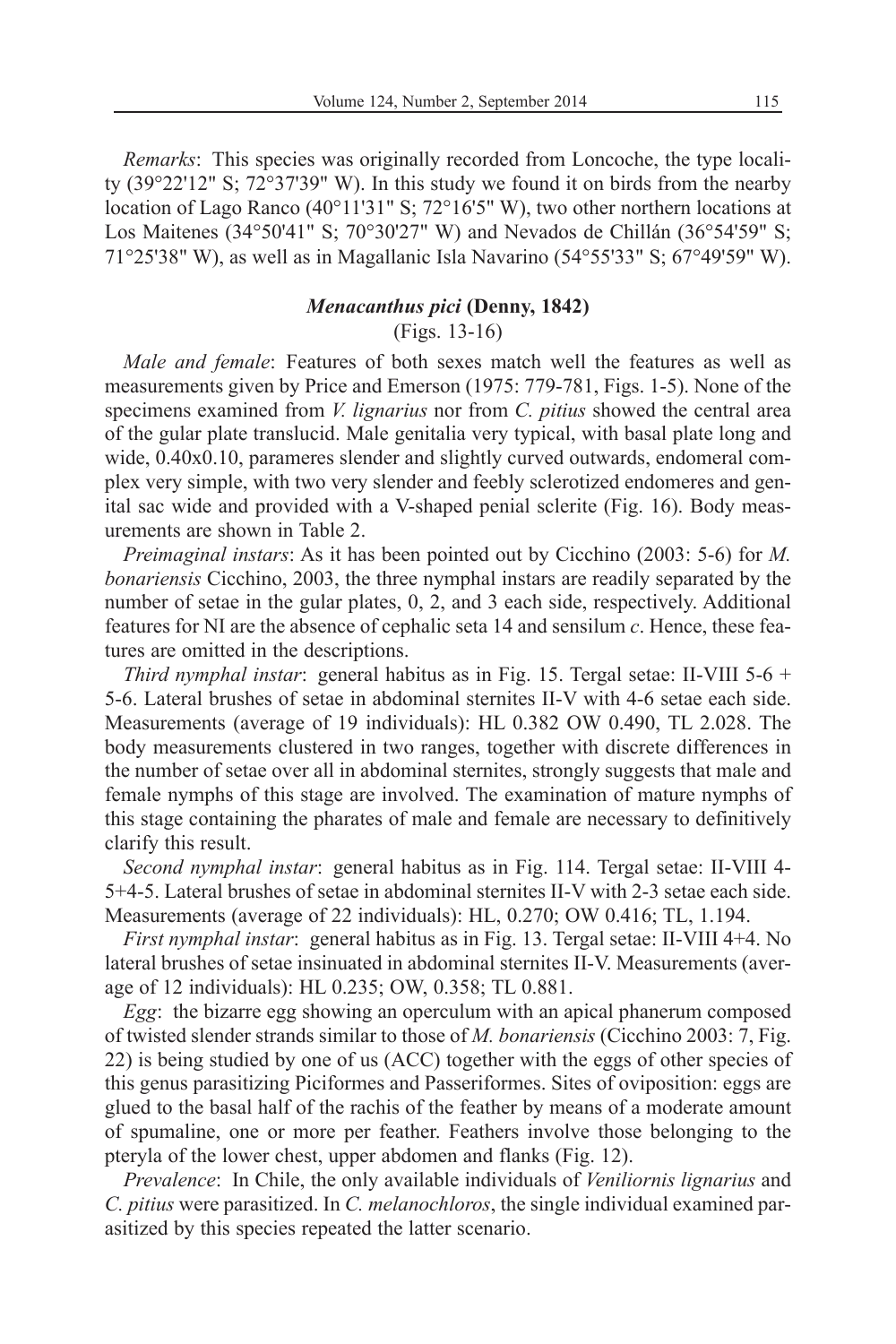

Figs. 13-16. *Menacanthus pici* (Denny, 1842), 13 first nymphal instar (N I), 14 second nymphal instar (N II), 15 third nymphal instar (N III), 16 male genitalia.

## *Type host: Picus viridis* Linnaeus, 1758.

*Other hosts*: Along with the other 19 species of Flickers (Picidae) in the world listed in Price et al. (2003: 124), this species has also been collected from Old World Barbets (Piciformes: Capitonidae) of the genus *Megalaima* G. R. Gray,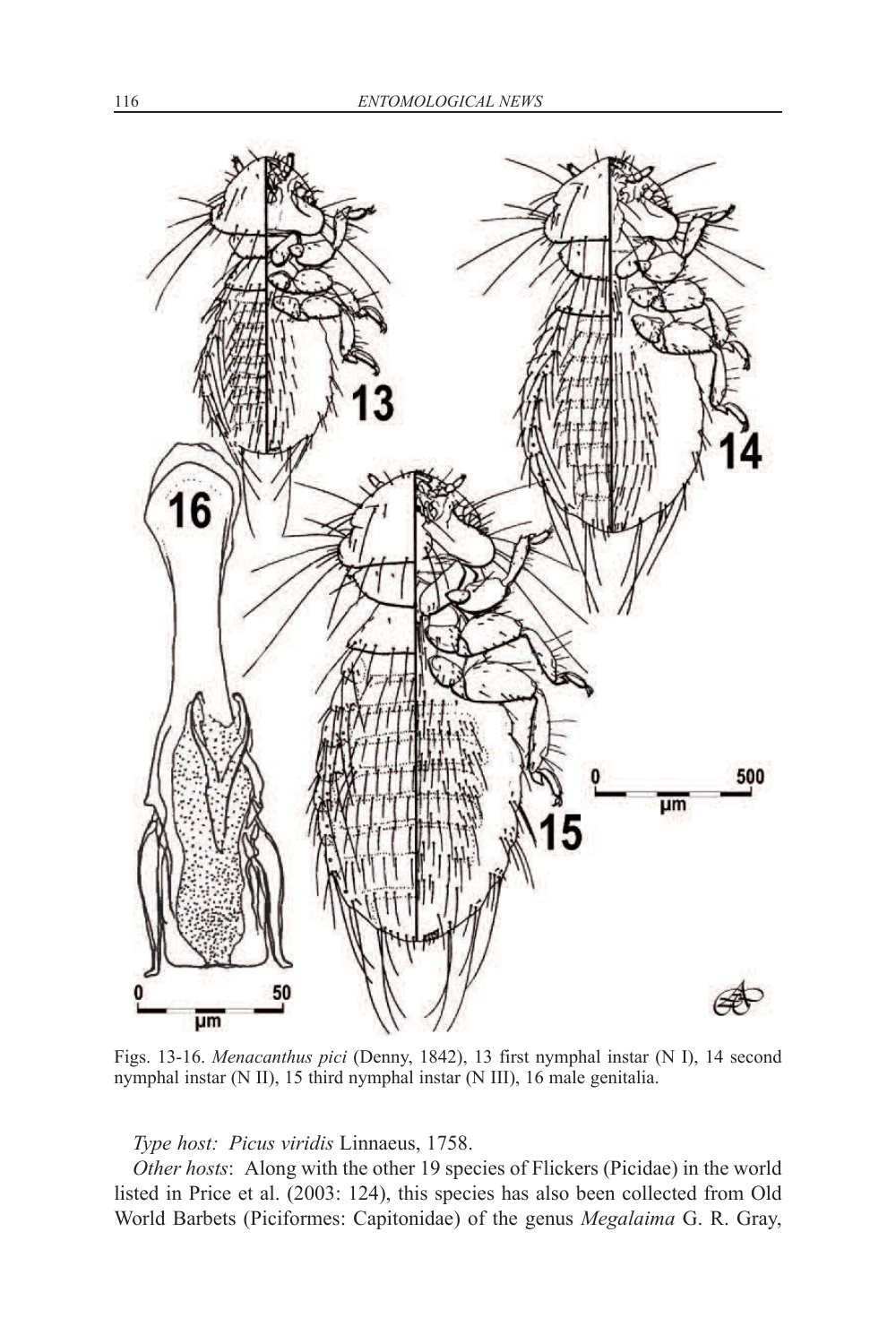| ly Picidae in Chile          |        |
|------------------------------|--------|
|                              |        |
| $\sqrt{f}$                   |        |
|                              |        |
| aniar no<br>-- יי פעושטע אי- |        |
| $\frac{1}{2}$                |        |
|                              |        |
|                              |        |
|                              |        |
| $1$ call $(1 + 5)$           |        |
| Takl                         | .<br>C |

| Species                                                    | Sex(n) | $\frac{1}{1}$ | $\cong$                                                        | $\mathbb{F}$ | $\mathbb{R}^N$ |                                                                                                                                                          |                |       |                                                                     |       |
|------------------------------------------------------------|--------|---------------|----------------------------------------------------------------|--------------|----------------|----------------------------------------------------------------------------------------------------------------------------------------------------------|----------------|-------|---------------------------------------------------------------------|-------|
| M. campephili M(2) 0.318±18.3 0.462±3.3 0.183 ± 22 0.452±8 |        |               |                                                                |              |                | $0.152 \pm 9.3$                                                                                                                                          | $0.520 \pm 30$ |       | $1.200$ $0.780 \pm 18.5$ $2.010 \pm 18.3$                           |       |
| M. pici                                                    | M(7)   |               |                                                                |              |                | $0.318 \pm 32.3$ $0.570 \pm 32.3$ $0.182 \pm 20.9$ $0.427 \pm 36.1$ $0.149 \pm 11.3$ $0.512 \pm 21.1$ $1.189 \pm 52.9$ $0.773 \pm 21.5$ $1.811 \pm 63.3$ |                |       |                                                                     |       |
|                                                            | F(8)   |               |                                                                |              |                | $0.323 \pm 9.6$ $0.595 \pm 10.1$ $0.226 \pm 10.3$ $0.445 \pm 11.6$ $152.1 \pm 10.9$ $0.560 \pm 20.7$ $1.396 \pm 46.6$ $0.881 \pm 47.5$ $2.049 \pm 60.8$  |                |       |                                                                     |       |
|                                                            |        |               |                                                                |              |                |                                                                                                                                                          |                |       |                                                                     |       |
| P. auritus                                                 | M(1)   | 0.580         | 0.531                                                          | 0.219        | 0.307          | 0.312                                                                                                                                                    | 0.525          | 1.033 | 0.753                                                               | 1.928 |
| P. campephili                                              | M(4)   |               | $0.620 \pm 18$ $0.600 \pm 13.6$ $0.234 \pm 40$ $0.354 \pm 9.2$ |              |                | $0.282 \pm 11.8$                                                                                                                                         |                |       | $0.601 \pm 14.1$ $1.047 \pm 29.5$ $0.801 \pm 17.5$ $2.011 \pm 59.6$ |       |
|                                                            | F(7)   |               |                                                                |              |                | $0.653 \pm 17.1$ $0.638 \pm 19.7$ $0.235 \pm 11.6$ $0.366 \pm 20.8$ $0.314 \pm 23.2$                                                                     |                |       | $0.667 \pm 28.8$ 1.446 $\pm 43.5$ 0.926 $\pm 23.2$ 2.455 $\pm 67.1$ |       |
|                                                            |        |               |                                                                |              |                |                                                                                                                                                          |                |       |                                                                     |       |

 $M = male$ ,  $F = female$  $M = male$ ,  $F = female$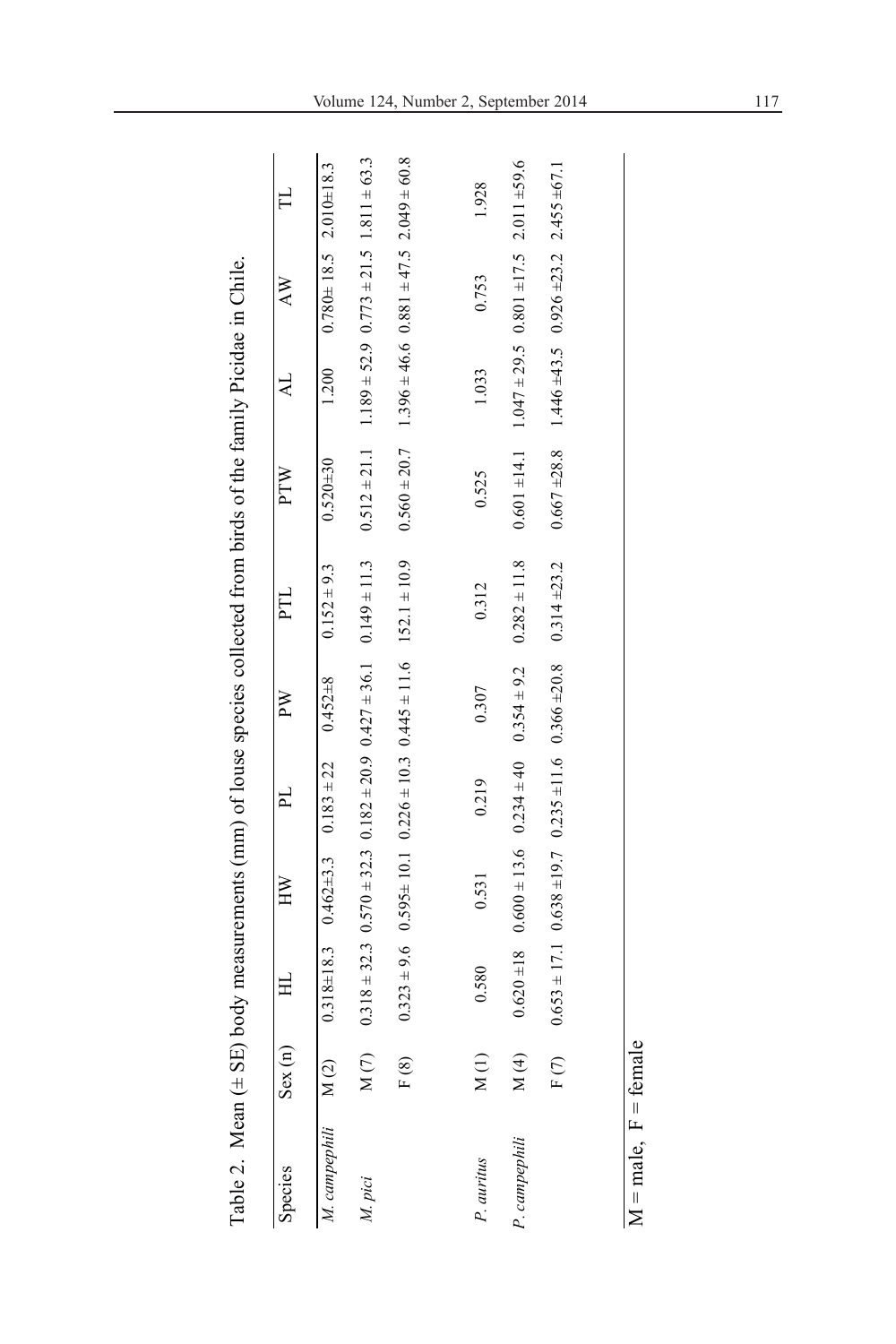1842 (Price and Emerson 1975). *Veniliornis lignarius*, recorded in the present paper, is a new host for this species.

*Remarks*: Nymphal instars of this species have been studied by Castro and Cicchino (1978: 80, Figs. 9-11, 12a, 13 and 14) and Martin Mateo (1984: 156- 157). Quantitative and metrical discrepancies between the data given by these authors involves N I probably by misidentification of this stage with teneral N II (inferred by us based on gular chaetotaxy 2-3+2-3 given by the latter authoress), and N II and N III (3+3 after the same source), which surely correspond to all N III but belonging to different sexes (male and female N III, see above).

*M. pici* has been recorded from Chile on *C. pitius* and from Peru on *C. rupicola* by Price and Emerson (1975: 781) and on *C. pitius* and *C. rupicola* by Price et al., 2003: 124) unfortunately without indication of locality or even country. By this, the presence of *M. pici* as a parasite of *C. rupicola* in Chile needs confirmation.

## *Menacanthus campephili* **Price & Emerson, 1975**

*Male*: Features of the 2 male individuals from Lonquimay match well the features as well as measurements given by Price and Emerson (1975: 782, Figs. 11- 14) (see Table 2).

*Female*: not recorded.

*Preimaginal instars*: Are unknown for this species, We only collected a total of three teneral N II, and prudently we prefer not to describe them until securing a complete set of all nymphal stages.

*Type host: Campephilus magellanicus* (King, 1828).

*Other hosts*: Not known.

*Remarks*: This species has been recorded from Isla de los Estados (Tierra del Fuego Province, southern Argentina) (54°48'22" S; 64°22'40" W), and the present two records from Curacautin (38°25'37" S; 71°49'19" W) and Lonquimay (38°27'04" S; 71°22'19" W) (both in the Malleco Province) represent the first record for continental Chile, both placed at least 16° latitude to the north of the type locality.

#### **ACKNOWLEDGMENTS**

Research was funded by FONDECYT 1100695 to D. González-Acuña, and by FONDECYT 1090794, BBVA Foundation BIOCON06/109 to R. A. Vásquez, ICM-P05-002, and PFB-23 CONI-CYT-Chile to R. A.Vásquez and R. Rozzi. Research was conducted under Permit No. 2012 and 5193 issued by the Servicio Agrícola y Ganadero, Chile, with the supervision of the Ethics Committee of the Faculty of Sciences, Universidad de Chile. We are grateful to Corporación Nacional Forestal (CONAF) for access and use of cabins.